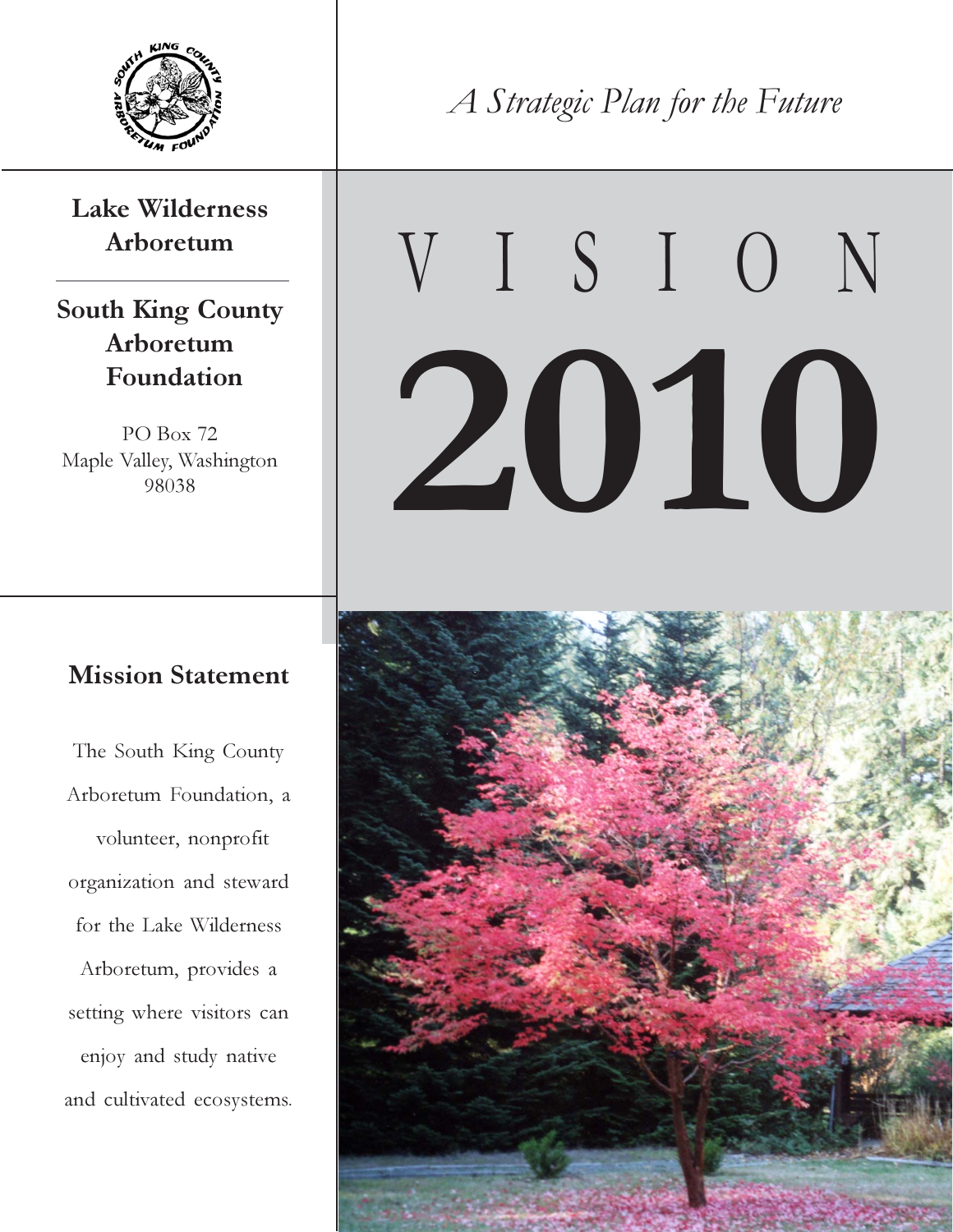



### V I S I O N

Showcase Northwest ecosystems and cultural landscapes which promote horticultural science, and provide opportunities for educational and recreational experiences.

# **HISTORY**

The concept of a public arboretum in south King County began to take form in 1965 at a small meeting in the Renton home of George Tersiisky, a then-recent immigrant from Bulgaria. Enthused by Tersiisky's dream, the first supporters, Ardis Johnson, Lillie Wagner, and Mayor Isabel Hogan, recruited like-minded volunteers and designed a blueprint for action. A non-profit foundation was incorporated in the State of Washington in 1965 as the South King County Arboretum Foundation.

Busy years followed as the founders addressed the many needs of a young organization with limited funds and minimal public familiarity. Encouraged by enthusiastic correspondence from many public officials, they began to search for an affordable and appropriate site.

In October 1967, King County approved in principle the concept of an arboretum on a portion of the acreage held by King County Parks Department — the former Gaffney Resort on Lake Wilderness in Maple Valley. In 1969, the King County Parks Department gave final approval to a partnership with the foundation for the development and management of an arboretum on 42 acres of the Gaffney property.

In 1970, the County engaged an architect whose overall design for the Lake Wilderness Arboretum was approved by the Parks Department and endorsed by the Foundation. A growing membership and devoted volunteers proceeded to enact manageable elements of the design. The resort's old corral became an active nursery for the propagation of plants, including trees and shrubs.

Development and operation required funding and the concept of a plant sale originated. In 1971, donations and nursery stock went on sale on the boardwalk at the Golden Steer Restaurant at 240th and Benson in Kent. Now sited at the Arboretum, spring and fall plant sales have become annual events and a major funding source, as well as an educational event and a community festival.

In 1972, augmented by Forward Thrust funds, the County installed a well, electricity, a lath house with overhead irrigation, and cyclone fencing at the nursery site. These projects were jointly completed with Arboretum volunteers and students hired by the King County Work Program. Later in the 80s, the County approved and funded the field irrigation, installed by volunteers and work program youth.

County-wide comprehensive planning in the early 90s involved community input to establish the use of public property in King County. The resulting plans for the park and arboretum serve as a guideline as the Foundation continues to develop the Arboretum into a regional resource.

The 1999 dedication of the Smith-Mossman Western Azalea Garden marked the addition of a significant collection to the public gardens at Lake Wilderness Arboretum. The newly-incorporated City of Maple Valley finalized the transfer of Lake Wilderness Park and the arboretum from King County in January, 2003. Opportunities and responsibilities abound as the Foundation moves into the 21st century, and carries the vision of its founders forward in a rapidly growing region.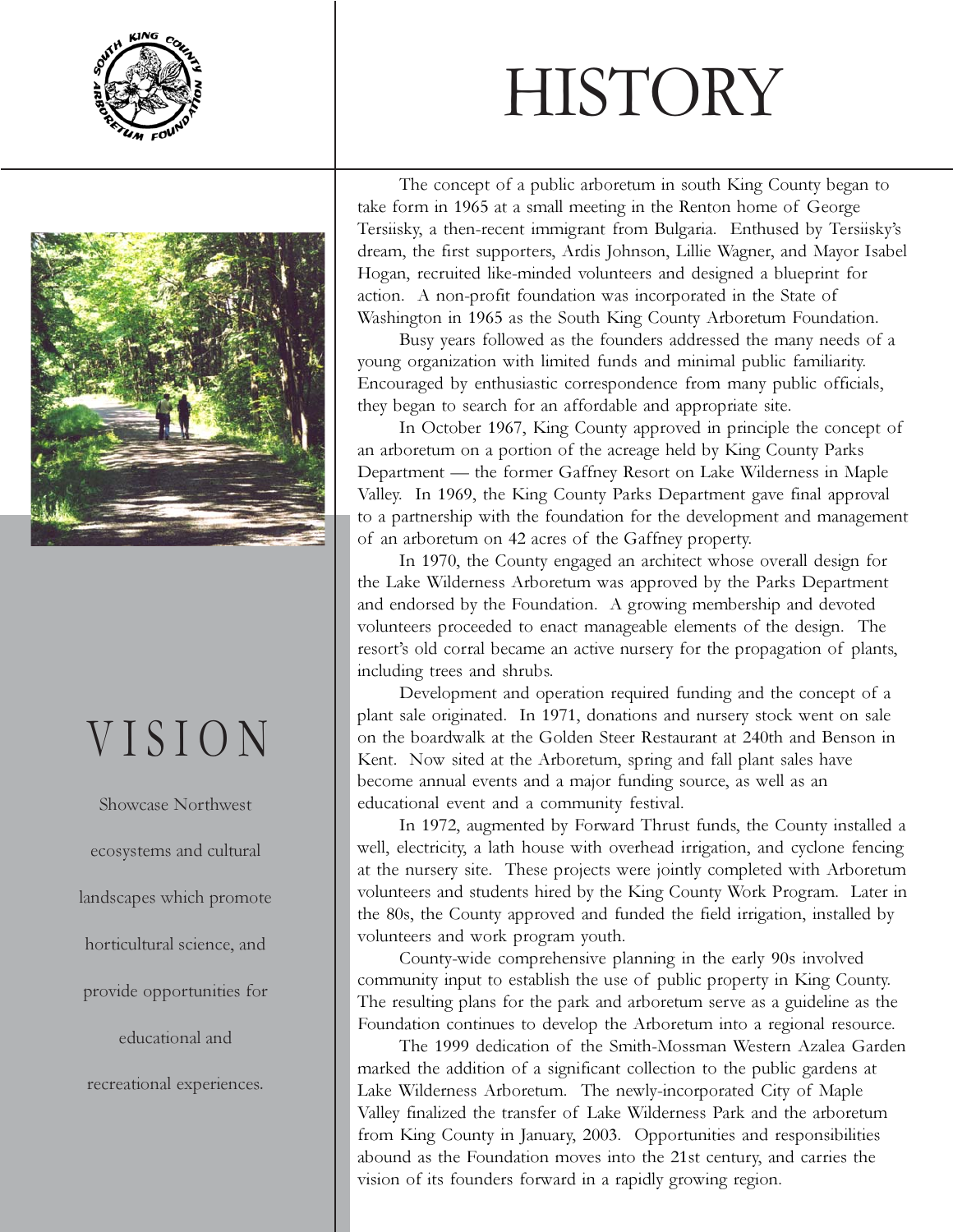# STRATEGIES

#### STRATEGY



 $STRATEGY$ <sup>2</sup>



### STRATEGY<sup>3</sup>



#### Develop and maintain the Lake Wilderness Arboretum in cooperation with the City of Maple Valley.

- Develop the Arboretum so that it complements and integrates with Lake Wilderness Park, the regional trail system, and other community assets.
- Establish an interpretive center that will provide meeting rooms, display areas, and offices.
- Work as a team to address maintenance, funding, community, and staffing needs.

#### Create educational programs in partnership with the regional community that will provide opportunities for environmental education.

- Develop programs that address needs and enhance experiences for students and youth groups throughout the region.
- Serve as a steward of the environment through sound practices and educational outreach programs.
- Identify and label Arboretum plant collections.

#### Gain regional recognition for the arboretum.

- Network with other organizations, arboreta, and gardens which share common goals and interests. Improve collections, programs, and practices.
- Promote and showcase the uniqueness of the Arboretum's gardens, collections, and programs in a variety of publications and through presentations to the public.
- Offer a variety of experiences from passive recreational enjoyment of second growth forest to technical horticultural study.
- Develop a system of accessible trails to allow open access to all.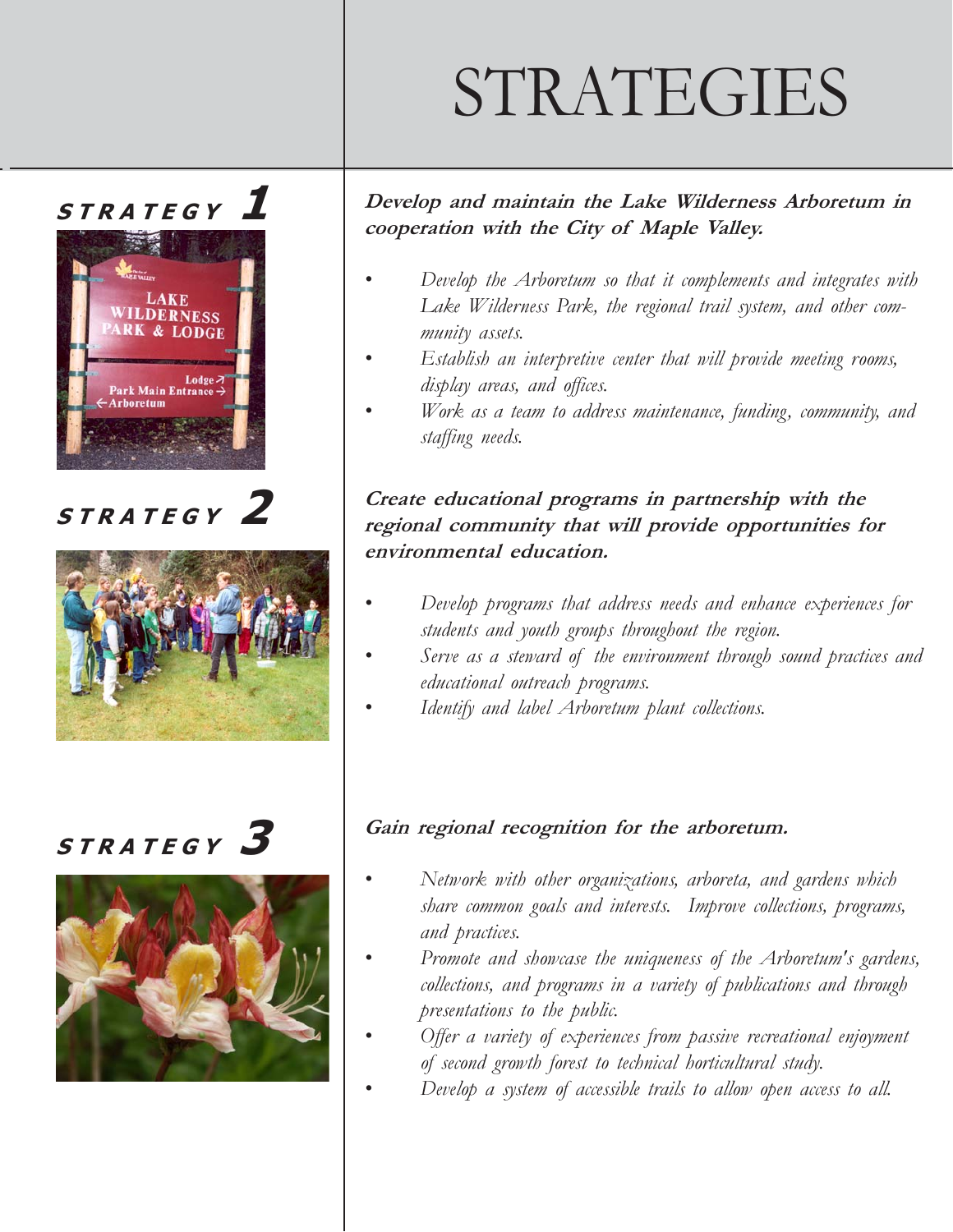# STRATEGIES

### $STRATEGY$ <sup>4</sup>



### $STRATEGY$ <sup>5</sup>



#### Provide opportunities for individuals, community groups, and neighborhoods to enhance their surroundings.

- Establish public gardens that inspire and guide the northwest gardener to plant aesthetically pleasing trees, shrubs, and plants that are environmentally compatible, low maintenance, and support wildlife.
- Emphasize volunteer recruitment and Arboretum activities as a method of learning and sharing in a hands-on environment.
- Distribute information that promotes green gardening practices and preservation of the environment.
- Increase participation in the activities of the South King County Arboretum Foundation.

#### Collect and propagate plants for the purpose of income, distribution, and study.

- Maintain a database of plant assets, including acquisition dates.
- Propagate and distribute plants, including those from significant collections.
- Hold plant sales that help the public procure environmentally compatible plants; earn income to support the Arboretum and Foundation.

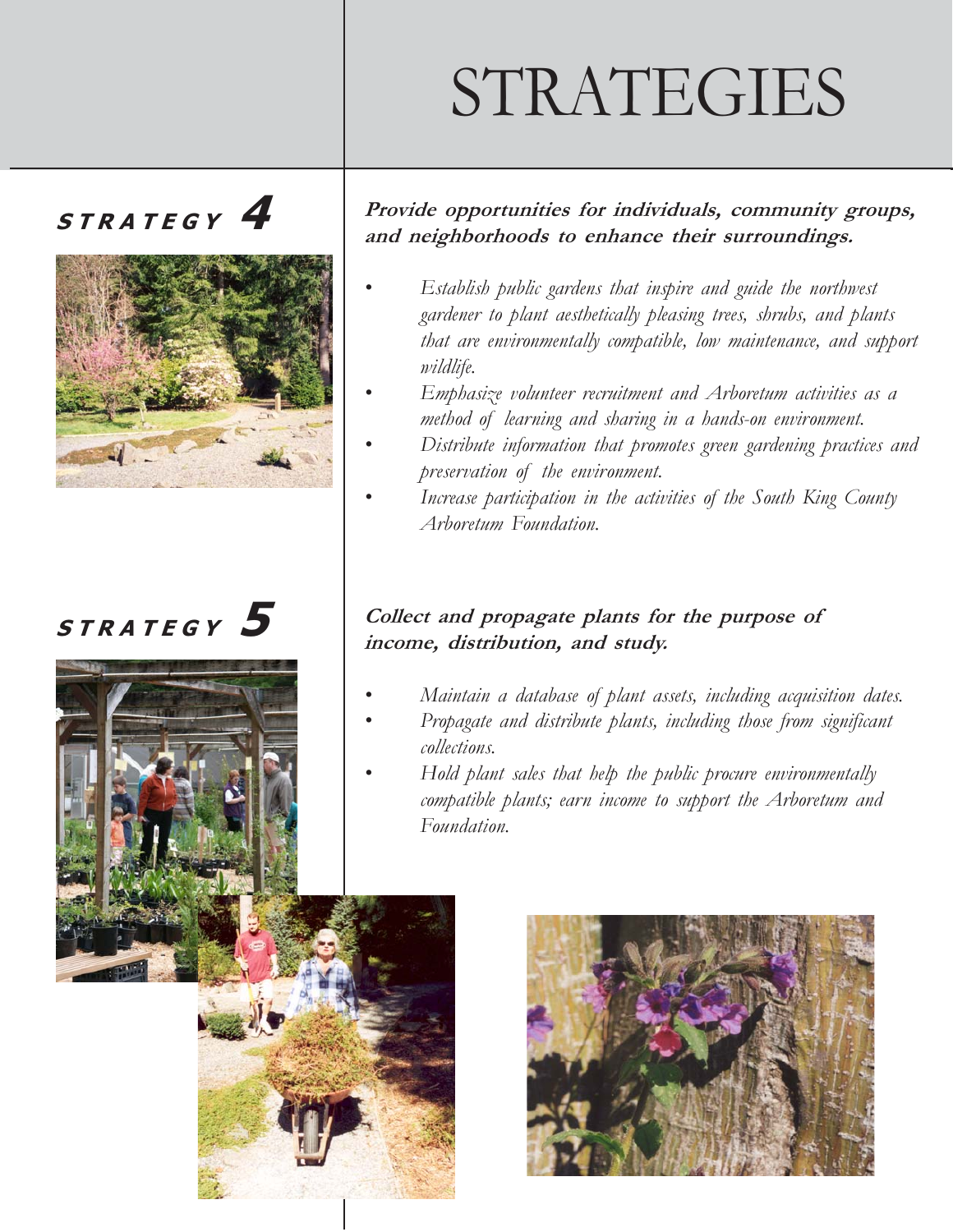





## PURPOSE

The Lake Wilderness Arboretum is managed by the South King County Arboretum Foundation. It is a volunteer organization with no full-time paid staff. The arboretum is operated as part of the City of Maple Valley Park System. The Foundation by-laws (Article II) define the purpose as:

"To develop and maintain the Lake Wilderness Arboretum in a way that preserves and displays Northwest ecosystems and cultivated landscapes in an environment that acts as a wildlife sanctuary. The Foundation will promote horticultural science and conservation as well as provide opportunities for education and passive recreational experiences."

The Foundation takes great pride in all that the Arboretum offers to the greater Maple Valley community. With the rapid loss of open space and environmental learning opportunities, the arboretum trail system and garden provide a unique opportunity for those who visit.

Volunteers are a crucial part of the success of the gardens and trails. The Foundation logged over 7,000 hours of volunteer time in 2003, and this number continues to grow. Volunteer opportunities include:

- Grant writing
- Plant propagation
- Capital improvements
- Group projects • Board member
- **Fundraising** Maintenance & operations

• Educational programs

Plant sales

Marketing & communications

The foundation holds five educational programs a year which are open to all those interested in exploring their garden knowledge. The plant sales are held the Friday and Saturday of Mothers Day weekend in May, and the second Saturday of September. The Arboretum is open daily from dawn until dusk and is free.

Partnerships with many local organizations and the Tahoma School District contribute to the success of the Arboretum. The Foundation works with our partners for ongoing maintenance projects, educational opportunities, fundraising, and in-kind donations.

The Arboretum is one of the few remaining public gardens in South King County. It is a retreat and an outdoor classroom. The trails that meander through natural forests, display gardens, and nursery should be protected for future generations. The connection to the Lake Wilderness Park and the partnership with the City of Maple Valley will mean the 40 acres will continue to enhance the natural beauty of the community.